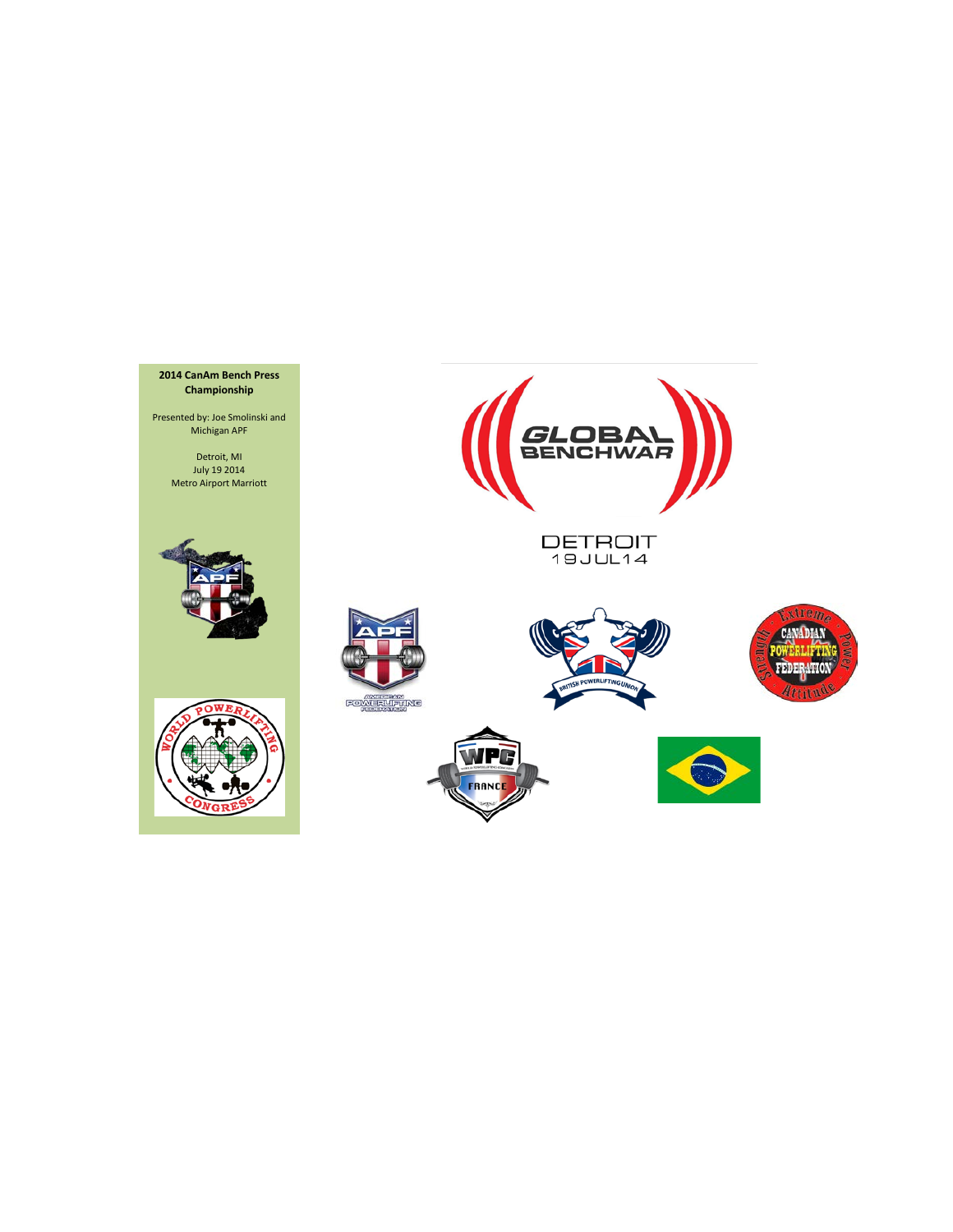| <b>Divisions</b>            |                                                                                             |                                 |                                                                                                   |  |  |  |  |  |  |  |  |  |
|-----------------------------|---------------------------------------------------------------------------------------------|---------------------------------|---------------------------------------------------------------------------------------------------|--|--|--|--|--|--|--|--|--|
| Abbrev                      | <b>Description</b>                                                                          | Abbrev                          | <b>Description</b>                                                                                |  |  |  |  |  |  |  |  |  |
| M_OR_WPC                    | Men Open Raw WPC                                                                            | OR_WPC                          | Women Open Raw WPC                                                                                |  |  |  |  |  |  |  |  |  |
| M OR_AWPC                   | Men Open Raw AWPC                                                                           | OR AWPC                         | Women Open Raw AWPC                                                                               |  |  |  |  |  |  |  |  |  |
| M_OEM_WPC                   | Men Open Equipped Multiply WPC                                                              | OEM WPC                         | Women Open Equipped Multiply WPC                                                                  |  |  |  |  |  |  |  |  |  |
| M_OEM_AWPC<br>M OEM FP AWPC | Men Open Equipped Multiply AWPC<br>Men Open Equipped Mulitply Fire/Police AWPC              | OEM_AWPC<br>F<br>OES WPC        | Women Open Equipped Multiply AWPC<br>Women Open Equipped Single-Ply WPC                           |  |  |  |  |  |  |  |  |  |
| M_OES_WPC                   | Men Open Equipped Single-Ply WPC                                                            | OES_AWPC                        | Women<br>Open Equipped Single-Ply AWPC                                                            |  |  |  |  |  |  |  |  |  |
| M_OES_AWPC                  | Men Open Equipped Single-Ply AWPC                                                           | TR 1 WPC                        | Women Teen 1 Raw WPC: 13-15                                                                       |  |  |  |  |  |  |  |  |  |
| M TR 1 WPC                  | Men Teen 1 Raw WPC: 13-15                                                                   | TR 1 AWPC<br>F                  | Women<br>Teen 1 Raw AWPC: 13-15                                                                   |  |  |  |  |  |  |  |  |  |
| M_TR_1_AWPC                 | Men Teen 1 Raw AWPC: 13-15                                                                  | TEM_1_WPC                       | Women Teen 1 Equipped Multiply WPC: 13-15                                                         |  |  |  |  |  |  |  |  |  |
| M_TEM_1_WPC                 | Men Teen 1 Equipped Multiply WPC: 13-15                                                     | TEM_1_AWPC<br>F                 | Women<br>Teen 1 Equipped Multiply AWPC: 13-15                                                     |  |  |  |  |  |  |  |  |  |
| M_TEM_1_AWPC<br>M_TES_1_WPC | Men Teen 1 Equipped Multiply AWPC: 13-15                                                    | TES_1_WPC<br>F                  | Women Teen 1 Equipped Single-Ply WPC: 13-15                                                       |  |  |  |  |  |  |  |  |  |
| M TES_1_AWPC                | Men Teen 1 Equipped Single-Ply WPC: 13-15<br>Men Teen 1 Equipped Single-PlyAWPC: 13-15      | TES 1 AWPC<br>TR 2 WPC          | Women Teen 1 Equipped Single-PlyAWPC: 13-15<br>Women<br>Teen 2 Raw WPC: 16-17                     |  |  |  |  |  |  |  |  |  |
| M TR 2 WPC                  | Men Teen 2 Raw WPC: 16-17                                                                   | TR 2 AWPC                       | Teen 2 Raw AWPC: 16-17<br>Women                                                                   |  |  |  |  |  |  |  |  |  |
| M_TR_2_AWPC                 | Men Teen 2 Raw AWPC: 16-17                                                                  | _TEM_2_WPC<br>F                 | Women Teen 2 Equipped Multiply WPC: 16-17                                                         |  |  |  |  |  |  |  |  |  |
| M TEM_2_WPC                 | Men Teen 2 Equipped Multiply WPC: 16-17                                                     | TEM_2_AWPC                      | Women<br>Teen 2 Equipped Multiply AWPC: 16-17                                                     |  |  |  |  |  |  |  |  |  |
| M_TEM_2_AWPC                | Men Teen 2 Equipped Multiply AWPC: 16-17                                                    | TES 2 WPC                       | Women<br>Teen 2 Equipped Single-Ply WPC: 16-17                                                    |  |  |  |  |  |  |  |  |  |
| M_TES_2_WPC                 | Men Teen 2 Equipped Single-Ply WPC: 16-17                                                   | TES 2 AWPC<br>F                 | Women Teen 2 Equipped Single-Ply AWPC: 16-17                                                      |  |  |  |  |  |  |  |  |  |
| M_TES_2_AWPC<br>M_TR_3_WPC  | Men Teen 2 Equipped Single-Ply AWPC: 16-17<br>Men Teen 3 Raw WPC: 18-19                     | TR 3 WPC<br>F<br>TR 3 AWPC      | Teen 3 Raw WPC: 18-19<br>Women<br>Women Teen 3 Raw AWPC: 18-19                                    |  |  |  |  |  |  |  |  |  |
| M_TR_3_AWPC                 | Men Teen 3 Raw AWPC: 18-19                                                                  | TEM_3_WPC<br>F.                 | Women Teen 3 Equipped Mulitply WPC: 18-19                                                         |  |  |  |  |  |  |  |  |  |
| M_TEM_3_WPC                 | Men Teen 3 Equipped Mulitply WPC: 18-19                                                     | TEM_3_AWPC                      | Women Teen 3 Equipped Mulitply AWPC: 18-19                                                        |  |  |  |  |  |  |  |  |  |
| M_TEM_3_AWPC                | Men Teen 3 Equipped Mulitply AWPC: 18-19                                                    | _TES_3_WPC                      | Women Teen 3 Equipped Single-Ply WPC: 18-19                                                       |  |  |  |  |  |  |  |  |  |
| M_TES_3_WPC                 | Men Teen 3 Equipped Single-Ply WPC: 18-19                                                   | TES 3 AWPC                      | Women<br>Teen 3 Equipped Single-Ply AWPC: 18-19                                                   |  |  |  |  |  |  |  |  |  |
| M_TES_3_AWPC                | Men Teen 3 Equipped Single-Ply AWPC: 18-19                                                  | E.<br>JR_WPC                    | Women Junior Raw WPC: 20-23                                                                       |  |  |  |  |  |  |  |  |  |
| M_JR_WPC<br>M JR AWPC       | Men Junior Raw WPC: 20-23<br>Men Junior Raw AWPC: 20-23                                     | F<br>JR_AWPC<br>JEM WPC         | Women Junior Raw AWPC: 20-23<br>Women Junior Equipped Mulitply WPC: 20-23                         |  |  |  |  |  |  |  |  |  |
| M_JEM_WPC                   | Men Junior Equipped Mulitply WPC: 20-23                                                     | JEM_AWPC                        | Women<br>Junior Equipped Mulitply AWPC: 20-23                                                     |  |  |  |  |  |  |  |  |  |
| M_JEM_AWPC                  | Men Junior Equipped Mulitply AWPC: 20-23                                                    | JES_WPC<br>F                    | Women Junior Equipped Single-Ply WPC: 20-23                                                       |  |  |  |  |  |  |  |  |  |
| M JES WPC                   | Men Junior Equipped Single-Ply WPC: 20-23                                                   | JES AWPC<br>F                   | Women Junior Equipped Single-Ply AWPC: 20-23                                                      |  |  |  |  |  |  |  |  |  |
| M_JES_AWPC                  | Men Junior Equipped Single-Ply AWPC: 20-23                                                  | F<br>SR_WPC                     | Women Sub-Master Raw WPC: 33-39                                                                   |  |  |  |  |  |  |  |  |  |
| M_SR_WPC                    | Men Sub-Master Raw WPC: 33-39                                                               | SR_AWPC<br>F                    | Women Sub-Master Raw AWPC: 33-39                                                                  |  |  |  |  |  |  |  |  |  |
| M SR AWPC<br>M SEM WPC      | Men Sub-Master Raw AWPC: 33-39                                                              | SEM_WPC<br>F.                   | Women Sub-Master Equipped Multiply WPC: 33-39                                                     |  |  |  |  |  |  |  |  |  |
| M_SEM_AWPC                  | Men Sub-Master Equipped Multiply WPC: 33-39<br>Men Sub-Master Equipped Multiply AWPC: 33-39 | SEM AWPC<br>SES WPC             | Women Sub-Master Equipped Multiply AWPC: 33-39<br>Women Sub-Master Equipped Single-Ply WPC: 33-39 |  |  |  |  |  |  |  |  |  |
| M_SES_WPC                   | Men Sub-Master Equipped Single-Ply WPC: 33-39                                               | E.<br>SES_AWPC                  | Women Sub-Master Equipped Single-Ply AWPC: 33-39                                                  |  |  |  |  |  |  |  |  |  |
| M_SES_AWPC                  | Men Sub-Master Equipped Single-Ply AWPC: 33-39                                              | F<br>MR_1_WPC                   | Women Master 1 Raw WPC: 40-44                                                                     |  |  |  |  |  |  |  |  |  |
| M MR 1 WPC                  | Men Master 1 Raw WPC: 40-44                                                                 | MR 1 AWPC                       | Women Master 1 Raw AWPC: 40-44                                                                    |  |  |  |  |  |  |  |  |  |
| M_MR_1_AWPC                 | Men Master 1 Raw AWPC: 40-44                                                                | MEM_1_WPC                       | Women Master 1 Equipped Multiply WPC: 40-44                                                       |  |  |  |  |  |  |  |  |  |
| M_MEM_1_WPC                 | Men Master 1 Equipped Multiply WPC: 40-44                                                   | MEM_1_AWPC                      | Women Master 1 Equipped Multiply AWPC: 40-44                                                      |  |  |  |  |  |  |  |  |  |
| M_MEM_1_AWPC<br>M_MES_1_WPC | Men Master 1 Equipped Multiply AWPC: 40-44<br>Men Master 1 Equipped Single-Ply WPC: 40-44   | MES_1_WPC<br>MES_1_AWPC         | Women Master 1 Equipped Single-Ply WPC: 40-44<br>Women Master 1 Equipped Single-Ply AWPC: 40-44   |  |  |  |  |  |  |  |  |  |
| M_MES_1_AWPC                | Men Master 1 Equipped Single-Ply AWPC: 40-44                                                | F_MR_2_WPC                      | Women Master 2 Raw WPC: 45-49                                                                     |  |  |  |  |  |  |  |  |  |
| M_MR_2_WPC                  | Men Master 2 Raw WPC: 45-49                                                                 | MR 2 AWPC<br>F.                 | Women Master 2 Raw AWPC: 45-49                                                                    |  |  |  |  |  |  |  |  |  |
| M_MR_2_AWPC                 | Men Master 2 Raw AWPC: 45-49                                                                | MEM_2_WPC                       | Women Master 2 Equipped Mulitply WPC: 45-49                                                       |  |  |  |  |  |  |  |  |  |
| M_MEM_2_WPC                 | Men Master 2 Equipped Mulitply WPC: 45-49                                                   | MEM_2_AWPC                      | Women Master 2 Equipped Multiply AWPC: 45-49                                                      |  |  |  |  |  |  |  |  |  |
| M_MEM_2_AWPC                | Men Master 2 Equipped Multiply AWPC: 45-49                                                  | F_MES_2_WPC                     | Women Master 2 Equipped Single-Ply WPC: 45-49                                                     |  |  |  |  |  |  |  |  |  |
| M_MES_2_WPC<br>M MES 2 AWPC | Men Master 2 Equipped Single-Ply WPC: 45-49                                                 | Ė<br>MES_2_AWPC                 | Women Master 2 Equipped Sinlge-Ply AWPC: 45-49<br>Women Master 3 Raw WPC: 50-54                   |  |  |  |  |  |  |  |  |  |
| M_MR_3_WPC                  | Men Master 2 Equipped Sinlge-Ply AWPC: 45-49<br>Men Master 3 Raw WPC: 50-54                 | MR 3 WPC<br>MR 3 AWPC           | Women Master 3 Raw AWPC: 50-54                                                                    |  |  |  |  |  |  |  |  |  |
| M_MR_3_AWPC                 | Men Master 3 Raw AWPC: 50-54                                                                | MEM_3_WPC                       | Women Master 3 Equipped Mulitply WPC: 50-54                                                       |  |  |  |  |  |  |  |  |  |
| M_MEM_3_WPC                 | Men Master 3 Equipped Mulitply WPC: 50-54                                                   | MEM_3_AWPC                      | Women Master 3 Equipped Multiply AWPC: 50-54                                                      |  |  |  |  |  |  |  |  |  |
| M MEM 3 AWPC                | Men Master 3 Equipped Multiply AWPC: 50-54                                                  | MES_3_WPC                       | Women Master 3 Equipped Single-Ply WPC: 50-54                                                     |  |  |  |  |  |  |  |  |  |
| M_MES_3_WPC                 | Men Master 3 Equipped Single-Ply WPC: 50-54                                                 | F_MES_3_AWPC                    | Women Master 3 Equipped Single-Ply AWPC: 50-54                                                    |  |  |  |  |  |  |  |  |  |
| M_MES_3_AWPC<br>M MR_4_WPC  | Men Master 3 Equipped Single-Ply AWPC: 50-54<br>Men Master 4 Raw WPC: 55-59                 | MR 4 WPC<br>F.                  | Women Master 4 Raw WPC: 55-59<br>Women Master 4 Raw AWPC: 55-59                                   |  |  |  |  |  |  |  |  |  |
| M_MR_4_AWPC                 | Men Master 4 Raw AWPC: 55-59                                                                | MR 4 AWPC<br>MEM_4_WPC          | Women Master 4 Equipped Mulitply WPC: 55-59                                                       |  |  |  |  |  |  |  |  |  |
| M MEM 4 WPC                 | Men Master 4 Equipped Mulitply WPC: 55-59                                                   | F_MEM_4_AWPC                    | Women Master 4 Equipped Multiply AWPC: 55-59                                                      |  |  |  |  |  |  |  |  |  |
| M_MEM_4_AWPC                | Men Master 4 Equipped Multiply AWPC: 55-59                                                  | _MES_4_WPC                      | Women Master 4 Equipped Single-Ply WPC: 55-59                                                     |  |  |  |  |  |  |  |  |  |
| M_MES_4_WPC                 | Men Master 4 Equipped Single-Ply WPC: 55-59                                                 | MES 4 AWPC<br>F                 | Women Master 4 Equipped Single-Ply AWPC: 55-59                                                    |  |  |  |  |  |  |  |  |  |
| M_MES<br>AWP <sub>0</sub>   |                                                                                             | MR_5_WPC                        | Mactor 5 Raw WPC: 6                                                                               |  |  |  |  |  |  |  |  |  |
| M_MR_5_WPC                  | Men Master 5 Raw WPC: 60-64<br>Men Master 5 Raw AWPC: 60-64                                 | F_MR_5_AWPC<br>MEM 5 WPC        | Women Master 5 Raw AWPC: 60-64                                                                    |  |  |  |  |  |  |  |  |  |
| M_MR_5_AWPC<br>M_MEM_5_WPC  | Men Master 5 Equipped Multiply WPC: 60-64                                                   | MEM 5 AWPC<br>F                 | Women Master 5 Equipped Multiply WPC: 60-64<br>Women Master 5 Equipped Multiply AWPC: 60-64       |  |  |  |  |  |  |  |  |  |
| M MEM 5 AWPC                | Men Master 5 Equipped Multiply AWPC: 60-64                                                  | F_MES_5_WPC                     | Women Master 5 Equipped Single-Ply WPC: 60-64                                                     |  |  |  |  |  |  |  |  |  |
| M_MES_5_WPC                 | Men Master 5 Equipped Single-Ply WPC: 60-64                                                 | F MES 5 AWPC                    | Women Master 5 Equipped Single-Ply AWPC: 60-64                                                    |  |  |  |  |  |  |  |  |  |
| M MES 5 AWPC                | Men Master 5 Equipped Single-Ply AWPC: 60-64                                                | MR_6_WPC<br>F                   | Women Master 6 Raw WPC: 65-69                                                                     |  |  |  |  |  |  |  |  |  |
| M_MR_6_WPC                  | Men Master 6 Raw WPC: 65-69                                                                 | MR 6 AWPC                       | Women Master 6 Raw AWPC: 65-69                                                                    |  |  |  |  |  |  |  |  |  |
| M_MR_6_AWPC<br>M MEM 6 WPC  | Men Master 6 Raw AWPC: 65-69                                                                | MEM 6 WPC<br>F                  | Women Master 6 Equipped Multiply WPC: 65-69                                                       |  |  |  |  |  |  |  |  |  |
| M MEM 6 AWPC                | Men Master 6 Equipped Multiply WPC: 65-69<br>Men Master 6 Equipped Multiply AWPC: 65-69     | F_MEM_6_AWPC<br>MES 6 WPC<br>F. | Women Master 6 Equipped Multiply AWPC: 65-69<br>Women Master 6 Equipped Single-Ply WPC: 65-69     |  |  |  |  |  |  |  |  |  |
| M_MES_6_WPC                 | Men Master 6 Equipped Single-Ply WPC: 65-69                                                 | MES 6 AWPC                      | Women Master 6 Equipped Single-Ply AWPC: 65-69                                                    |  |  |  |  |  |  |  |  |  |
| M_MES_6_AWPC                | Men Master 6 Equipped Single-Ply AWPC: 65-69                                                | MR_7_WPC<br>F.                  | Women Master 7 Raw WPC: 70-74                                                                     |  |  |  |  |  |  |  |  |  |
| M_MR_7_WPC                  | Men Master 7 Raw WPC: 70-74                                                                 | MR 7 AWPC                       | Women Master 7 Raw AWPC: 70-74                                                                    |  |  |  |  |  |  |  |  |  |
| M MR 7 AWPC                 | Men Master 7 Raw AWPC: 70-74                                                                | MEM_7_WPC                       | Women Master 7 Equipped Multiply WPC: 70-74                                                       |  |  |  |  |  |  |  |  |  |
| M_MEM_7_WPC                 | Men Master 7 Equipped Multiply WPC: 70-74                                                   | F_MEM_7_AWPC                    | Women Master 7 Equipped Multiply AWPC: 70-74                                                      |  |  |  |  |  |  |  |  |  |
| M_MEM_7_AWPC<br>M_MES_7_WPC | Men Master 7 Equipped Multiply AWPC: 70-74<br>Men Master 7 Equipped Single-Ply WPC: 70-74   | MES 7 WPC<br>MES_7_AWPC         | Women Master 7 Equipped Single-Ply WPC: 70-74<br>Women Master 7 Equipped Single-Ply AWPC: 70-74   |  |  |  |  |  |  |  |  |  |
| M_MES_7_AWPC                | Men Master 7 Equipped Single-Ply AWPC: 70-74                                                | F_MR_8_WPC                      | Women Master 8 Raw WPC: 75-79                                                                     |  |  |  |  |  |  |  |  |  |
| M_MR_8_WPC                  | Men Master 8 Raw WPC: 75-79                                                                 | F_MR_8_AWPC                     | Women Master 8 Raw AWPC: 75-79                                                                    |  |  |  |  |  |  |  |  |  |
| M_MR_8_AWPC                 | Men Master 8 Raw AWPC: 75-79                                                                | F_MEM_8_WPC                     | Women Master 8 Equipped Mulitply WPC: 75-79                                                       |  |  |  |  |  |  |  |  |  |
| M_MEM_8_WPC                 | Men Master 8 Equipped Mulitply WPC: 75-79                                                   | MEM_8_AWPC<br>F.                | Women Master 8 Equipped Multiply AWPC: 75-79                                                      |  |  |  |  |  |  |  |  |  |
| M_MEM_8_AWPC                | Men Master 8 Equipped Multiply AWPC: 75-79                                                  | MES_8_WPC<br>F                  | Women Master 8 Equipped Single-Ply WPC: 75-79                                                     |  |  |  |  |  |  |  |  |  |
| M_MES_8_WPC                 | Men Master 8 Equipped Single-Ply WPC: 75-79                                                 | MES_8_AWPC<br>F.                | Women Master 8 Equipped Single-Ply AWPC: 75-79                                                    |  |  |  |  |  |  |  |  |  |
| M MES 8 AWPC<br>M_MR_9_WPC  | Men Master 8 Equipped Single-Ply AWPC: 75-79<br>Men Master 9 Raw WPC: 80+                   | MR 9 WPC<br>MR 9 AWPC           | Women Master 9 Raw WPC: 80+<br>Women Master 9 Raw AWPC: 80+                                       |  |  |  |  |  |  |  |  |  |
| M_MR_9_AWPC                 | Men Master 9 Raw AWPC: 80+                                                                  | _MEM_9_WPC<br>F                 | Women Master 9 Equipped Multiply WPC: 80+                                                         |  |  |  |  |  |  |  |  |  |
| M_MEM_9_WPC                 | Men Master 9 Equipped Multiply WPC: 80+                                                     | MEM_9_AWPC                      | Women Master 9 Equipped Multiply AWPC: 80+                                                        |  |  |  |  |  |  |  |  |  |
| M_MEM_9_AWPC                | Men Master 9 Equipped Multiply AWPC: 80+                                                    | MES_9_WPC<br>F                  | Women Master 9 Equipped Single-Ply WPC: 80+                                                       |  |  |  |  |  |  |  |  |  |
| M_MES_9_WPC                 | Men Master 9 Equipped Single-Ply WPC: 80+                                                   | F_MES_9_AWPC                    | Women Master 9 Equipped Single-Ply AWPC: 80+                                                      |  |  |  |  |  |  |  |  |  |
| M_MES_9_AWPC                | Men Master 9 Equipped Single-Ply AWPC: 80+                                                  |                                 |                                                                                                   |  |  |  |  |  |  |  |  |  |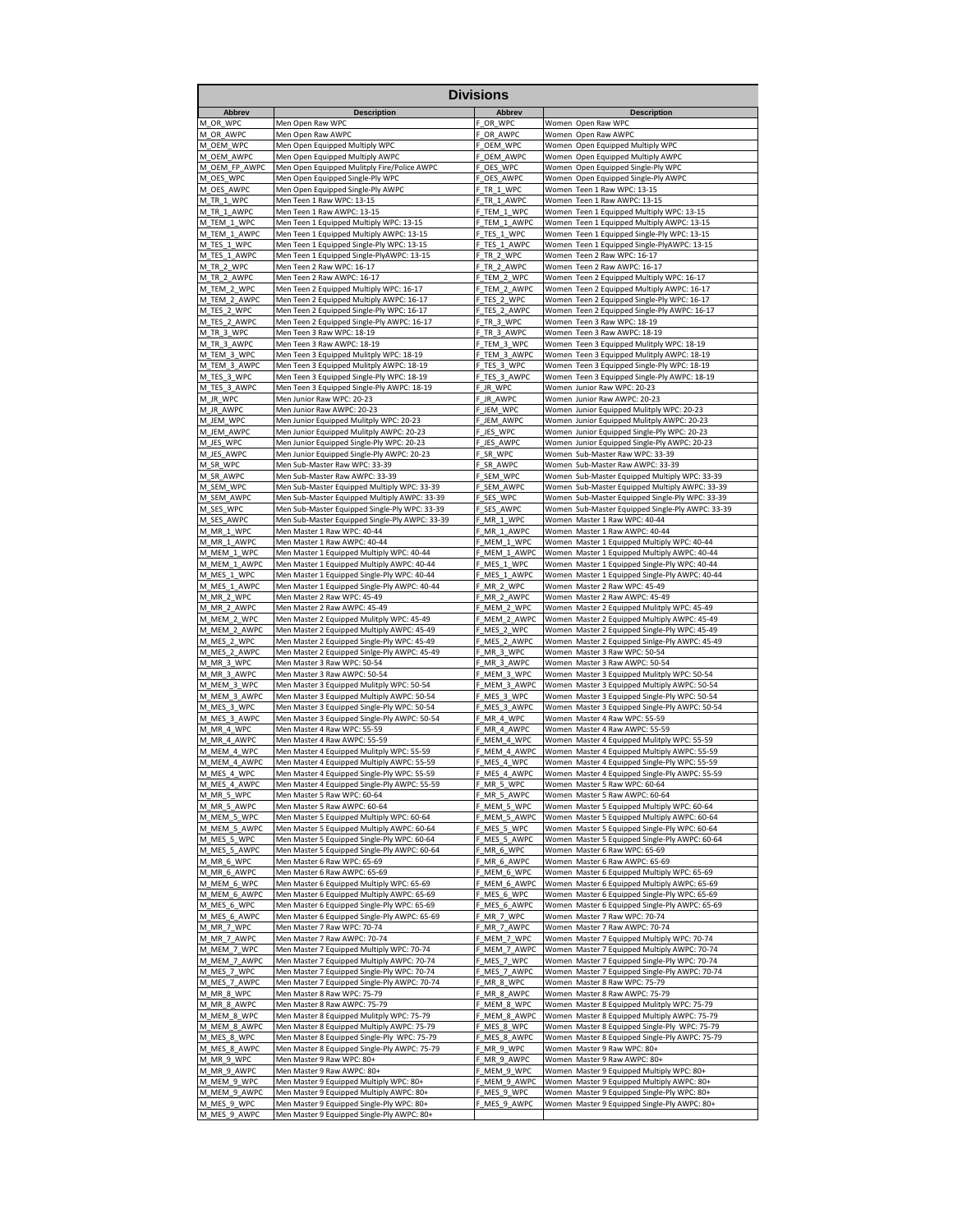19-Jul-14

## 2014 CanAm Bench Press Championship - Raw - kg Results

| <b>Name</b>                               | Age | <b>Div</b>                 | BWt (Kg)      | WtCls (Kg) | Glossbrenner     | <b>Bench 1</b>  | Rench <sub>2</sub> | Rench 3              | Rench 4  | <b>Best Bench</b> | <b>Coeff Score</b>   | Age & Coeff        | <b>PI-Div-WtCl</b>                   | Team                                     | <b>Notes</b>                          |
|-------------------------------------------|-----|----------------------------|---------------|------------|------------------|-----------------|--------------------|----------------------|----------|-------------------|----------------------|--------------------|--------------------------------------|------------------------------------------|---------------------------------------|
| Arnold, Ross                              | 66  | M MR 6 AWPC                | 104.8         | 110        | 0.5711           | 120             | 130                | 137.5                | $-140$   | 137.5             | 78.5194              | 118.6428           | 1-M MR 6 AWPC-110                    | USA - XXX/Michigan Barbell               |                                       |
| Boshoven, Lynn                            | 56  | F MR 4 WPC                 | 78.9          | 82.5       | 0.8089           | $-92.5$         | 100                | $-105$               |          | 100               | 80.8900              | 100,7889           | 1-F MR 4 WPC-82.5                    | <b>USA</b>                               |                                       |
| Briggs, James (awpc)                      | 55  | M MR 4 AWPO                | 89.9          | 90         | 0.6143           | 132.5           | 140                | 142.5                |          | 142.5             | 87.5306              | 107.2250           | 1-M MR 4 AWPC-90                     | <b>USA</b>                               |                                       |
| Briggs, James (wpc)                       | 55  | M MR 4 WPC                 | 89.9          | 90         | 0.6143           | 132.5           | 140                | 142.5                |          | 142.5             | 87.5306              | 107.2250           | 2-M MR 4 WPC-90                      | USA                                      |                                       |
| Bryant, Trevor                            | 16  | M TR 2 AWPC                | 91.2          | 100        | 0.6075           | 180             | 185                | 190                  | $-192.5$ | 190               | 115.4250             | 0.0000             | 1-M TR 2 AWPC-100                    | <b>USA</b>                               | Men's Teen Best Lifter                |
| Busby, William (awpc)                     | 62  | M MR 5 AWPC                | 80            | 82.5       | 0.6578           | $-102.5$        | 112.5              | 117.5                |          | 117.5             | 77.2915              | 107.6671           | 1-M MR 5 AWPC-82.5                   | <b>USA</b>                               |                                       |
| Busby, William (wpc)                      | 62  | M MR 5 WPC                 | 80            | 82.5       | 0.6578           | $-102.5$        | 112.5              | 117.5                |          | 117.5             | 77.2915              | 107.6671           | 1-M MR 5 WPC-82.5                    | <b>USA</b>                               |                                       |
| Chavez, Cereno                            | 17  | M TR 2 WPC                 | 148.8         | SHW        | 0.5240           | 145             | $-150$             | $-155$               |          | 145               | 75.9800              | 0.0000             | 1-M TR 2 WPC-SHW                     | USA                                      |                                       |
| Colwell, Brandon                          | 16  | M TR 2 AWPC                | 98.5          | 100        | 0.5851           | 110             | 115                | 117.5                |          | 117.5             | 68.7434              | 0.0000             | 2-M TR 2 AWPC-100                    | USA - Flint Barbell                      |                                       |
| Colwell, Rick                             |     | 40 M MR 1 WPC              | 117.4         | 125        | 0.5537           | 172.5           | $-182.5$           | 182.5                |          | 182.5             | 101.0411             | 101.0411           | 1-M MR 1 WPC-125                     | USA - Flint Barbel                       |                                       |
| Corrion, Collin                           |     | 30 M OR WPC                | 98.6          | 100        | 0.5848           | 85              | 87.5               | $-92.5$              |          | 87.5              | 51.1700              | 0.0000             | 2-M OR WPC-100                       | USA - XXX/Michigan Barbell               |                                       |
| Coutinho, Marilia (master)                | 51  | F MR 3 WPC                 | 54.9          | 56         | 1.0606           | 97.5            | 102.5              | 105                  | $-107.5$ | 105               | 111.3630             | 127.7334           | 1-F MR 3 WPC-56                      | <b>BRA</b>                               | Women's Best Lifter                   |
| Coutinho, Marilia (open)                  | 51  | F OR WPC                   | 54.9          | 56         | 1.0606           | 97.5            | 102.5              | 105                  | $-107.5$ | 105               | 111.3630             | 127.7334           | 1-F OR WPC-56                        | <b>BRA</b>                               |                                       |
| Cromer, Josh (awpc)                       | 37  | M SR AWPC                  | 98.8          | 100        | 0.5843           | 165             | 172.5              | 177.5                |          | 177.5             | 103.7133             | 0.0000             | 1-M SR AWPC-100                      | USA - Flint Barbell                      |                                       |
| Cromer, Josh (wpc)                        |     | 37 M SR WPC<br>25 M OR WPC | 98.8<br>109.3 | 100<br>110 | 0.5843<br>0.5635 | 165<br>205      | 172.5<br>217.5     | 177.5<br>230         |          | 177.5<br>230      | 103.7133<br>129.6050 | 0.0000<br>0.0000   | 1-M SR WPC-100<br>1-M OR WPC-110     | USA - Flint Barbell<br><b>USA</b>        | Men's Open Best Lifter                |
| Dalenberg, Daniel<br>D'Aurelio, Danielle  |     | 24 F OR WPC                | 65.6          | 67.5       | 0.9200           | 60              | 65                 | $-70$                |          | 65                | 59.7968              | 0.0000             | 1-F OR WPC-67.5                      | CAN                                      |                                       |
| Durfee, Matthew (awpc)                    |     | 23 M JR AWPC               | 66.8          | 67.5       | 0.7551           | 142.5           | $-150.5$           | $-150.5$             |          | 142.5             | 107.6018             | 0.0000             | 1-M JR AWPC-67.5                     | <b>USA</b>                               |                                       |
| Durfee, Matthew (wpc)                     | 23  | M JR WPC                   | 66.8          | 67.5       | 0.7551           | 142.5           | $-150.5$           | $-150.5$             |          | 142.5             | 107.6018             | 0.0000             | 1-M JR WPC-67.5                      | USA                                      |                                       |
| Egan, Alexander                           |     | 18 M TR 3 AWPC             | 67.5          | 67.5       | 0.7484           | 92.5            | $-97.5$            | $-97.5$              |          | 92.5              | 69.2270              | 0.0000             | 1-M TR 3 AWPC-67.5                   | USA - XXX/Michigan Barbell               |                                       |
| Evans, Matt                               |     | 33 M OR WPC                | 109           | 110        | 0.5640           | 135             | 142.5              | $-150$               |          | 142.5             | 80.3629              | 0.0000             | 2-M OR WPC-110                       | USA - Exile Barbel                       |                                       |
| Fabber, Bobby                             |     | 36 M OR WPC                | 123           | 125        | 0.5478           | 212.5           | 220                | $-227.5$             |          | 220               | 120,5050             | 0.0000             | 1-M OR WPC-125                       | USA - Flint Barbell                      |                                       |
| Farzam, Khashayar                         |     | 21 M JR AWPC               | 78.1          | 82.5       | 0.6688           | 162.5           | 167.5              | $-172.5$             |          | 167.5             | 112.0156             | 0.0000             | 1-M JR AWPC-82.5                     | CAN                                      | Men's Junior Best Lifter              |
| Fury, Cindy                               | 31  | F OR AWPC                  | 89.5          | 90         | 0.7497           | 67.5            | 75                 | 82.5                 |          | 82.5              | 61.8503              | 0.0000             | 1-F OR AWPC-90                       | CAN - Fury Powerlifting                  |                                       |
| Fury, Paul                                |     | 38 M SR WPC                | 143.6         | SHW        | 0.5281           | 185             | 237.5              | $-252.5$             |          | 237.5             | 125,4119             | 0.0000             | 1-M SR WPC-SHW                       | CAN - Fury Powerlifting                  | <b>Best of Best</b>                   |
| Gawron, Michael                           |     | 16 M TR 2 WPC              | 80.3          | 82.5       | 0.6562           | 92.5            | 97.5               | $-102.5$             |          | 97.5              | 63.9746              | 0.0000             | 1-M TR 2 WPC-82.5                    | <b>USA</b>                               |                                       |
| Gaynor, Cody                              |     | 14 M TR 1 WPC              | 79.3          | 82.5       | 0.6618           | 80              | 85                 | $-90-$               |          | 85                | 56.2488              | 0.0000             | 1-M TR 1 WPC-82.5                    | USA                                      |                                       |
| Giffel, Chris                             |     | 27 M OR WPC                | 105.1         | 110        | 0.5705           | 105             | 110                | 117.5                |          | 117.5             | 67.0338              | 0.0000             | 3-M OR WPC-110                       | USA - Flint Barbell                      |                                       |
| Harbin, Rudy                              | 27  | M OR AWPO                  | 160.4         | SHW        | 0.5156           | 185             | 195                | $-205$               |          | 195               | 100.5323             | 0.0000             | 1-M OR AWPC-SHW                      | <b>USA - Harbin Fitness</b>              |                                       |
| Harris, Sherwood                          | 21  | M JR AWPC                  | 129.3         | 140        | 0.5410           | 190             | 200                | 205                  |          | 205               | 110.8948             | 0.0000             | 1-M JR AWPC-140                      | <b>USA</b>                               |                                       |
| Hemenway, Ronald                          |     | 73 M MR 7 AWPC             | 83.3          | 90         | 0.6407           | 110             | 115                | 120                  |          | 120               | 76.8780              | 134.9978           | 1-M MR 7 AWPC-90                     | USA - Flint Barbell                      |                                       |
| Henderson, Nia                            |     | 28 F OR AWPC               | 118           | SHW        | 0.6804           | 110             | 117.5              | $-123$               |          | 117.5             | 79.9470              | 0.0000             | 1-F OR AWPC-SHW                      | <b>USA</b>                               |                                       |
| Hipply, Seth                              |     | 19 M TR 3 WPC              | 135           | 140        | 0.5355           | 215             | $-230.5$           | $-230.5$             |          | 215               | 115.1325             | 0.0000             | 1-M TR 3 WPC-140                     | USA - Exile Barbell                      |                                       |
| Hughes, Steve                             |     | 38 M_OR_AWPC               | 117.5         | 125        | 0.5535           | $-182.5$        | $-182.5$           | $-182.5$             |          | $\mathbf 0$       | 0.0000               | 0.0000             |                                      | <b>USA</b>                               |                                       |
| Isaac, Chris                              | 37  | M SR AWPC                  | 157.2         | SHW        | 0.5178           | $-155$          | 160                | $-165$               |          | 160               | 82.8400              | 0.0000             | 1-M_SR_AWPC-SHW                      | CAN                                      |                                       |
| Jackson, Amber                            | 30  | 29 F OR AWPC<br>M OR AWPC  | 73.9<br>88.4  | 75<br>90   | 0.8445           | 45              | 50                 | $-52.5$              |          | 50                | 42.2225              | 0.0000<br>0.0000   | 1-F OR AWPC-75                       | <b>USA - Catalyst Training Center</b>    |                                       |
| Kley, Joshua<br>Konieczny, Mark           | 18  | M TR 3 AWPC                | 81.4          | 82.5       | 0.6181<br>0.6503 | 120<br>$-132.5$ | 125<br>132.5       | 135<br>142.5         |          | 135<br>142.5      | 83.4435<br>92.6606   | 0.0000             | 1-M OR AWPC-90<br>1-M TR 3 AWPC-82.5 | USA - XXX/Michigan Barbell<br><b>USA</b> |                                       |
| Krause, Michael                           | 46  | M MR 2 WPC                 | 82.5          | 82.5       | 0.6446           | 177.5           | 193                | $-200$               |          | 193               | 124,4078             | 132.8675           | 1-M MR_2_WPC-82.5                    | CAN                                      |                                       |
| Likens, Wade                              | 41  | M MR 1 WPC                 | 148.3         | SHW        | 0.5244           | 227.5           | 237.5              | $-250$               |          | 237.5             | 124.5450             | 125.7905           | 1-M MR 1 WPC-SHW                     | <b>USA</b>                               | Men's Master Best Lifter - Coef       |
| Mata, Ben                                 | 59  | M MR 4 AWPC                | 118.8         | 125        | 0.5522           | 142.5           | $-145$             | $-145$               |          | 142.5             | 78.6885              | 103.4754           | 1-M MR 4 AWPC-125                    | USA - Flint Barbell                      |                                       |
| Mobley, Joe                               | 18  | M TR 3 AWPC                | 90.3          | 100        | 0.6108           | $-160.5$        | $-160.5$           | 160.5                | $-165$   | 160.5             | 98.0254              | 0.0000             | 1-M TR 3 AWPC-100                    | <b>USA</b>                               |                                       |
| Paruszkiewicz, Mark                       |     | 60 M MR 5 AWPC             | 109.2         | 110        | 0.5637           | $-125$          | 125                | $-137.5$             |          | 125               | 70.4563              | 94.4114            | 1-M MR 5 AWPC-110                    | <b>USA</b>                               |                                       |
| Poplar, Eric                              | 35  | M OR AWPC                  | 124.5         | 125        | 0.5460           | 177.5           | 182.5              | $-190$               |          | 182.5             | 99.6450              | 0.0000             | 1-M OR AWPC-125                      | USA - Flint Barbell                      |                                       |
| Pronin, Denis                             |     | 26 M OR WPC                | 77.5          | 82.5       | 0.6724           | 142.5           | 155                | $-157.5$             |          | 155               | 104.2220             | 0.0000             | 1-M OR WPC-82.5                      | CAN                                      |                                       |
| Proya, Tom                                | 59  | M MR 4 WPC                 | 84            | 90         | 0.6373           | 170             | 182.5              | $-192.5$             |          | 182.5             | 116.2981             | 152.9320           | 1-M MR 4 WPC-90                      | USA                                      | Men's Master Best Lifter - Age & Coef |
| Rock, James                               | 57  | M MR 4 AWPC                | 81.4          | 82.5       | 0.6503           | 117.5           | 127.5              | $-135$               |          | 127.5             | 82.9069              | 105.1259           | 1-M MR 4 AWPC-82.5                   | <b>USA</b>                               |                                       |
| Rogers, Jason                             | 38  | M OR AWPC                  | 158           | SHW        | 0.5172           | $-220$          | $-220$             | $-220$               |          | $\mathbf 0$       | 0.0000               | 0.0000             |                                      | USA - Flint Barbell                      |                                       |
| Ryba, Grace                               | 20  | IR WPC                     | 76.5          | 82.5       | 0.8253           | $-92.5$         | $-92.5$            | $-92.5$              |          | $\mathbf 0$       | 0.0000               | 0.0000             |                                      | CAN                                      |                                       |
| Schwanebeck, Kristi                       |     | 41 F MR 1 AWPC             | 100.5         | SHW        | 0.7143           | 25              | 30                 | 37.5                 |          | 37.5              | 26,7844              | 27.0522            | 1-F MR 1 AWPC-SHW                    | <b>USA</b>                               |                                       |
| Scott, Galer                              | 52  | M MR 3 WPC                 | 107.9         | 110        | 0.5664           | $-210.5$        | 210.5              | $-217.5$             |          | 210.5             | 119.2272             | 138.8997           | 1-M MR 3 WPC-110                     | USA                                      |                                       |
| Seymore, Cody                             | 16  | M TR 2 WPC                 | 86.2          | 90         | 0.6273           | 102.5           | 107.5              | 112.5                |          | 112.5             | 70.5656              | 0.0000             | 1-M TR 2 WPC-90                      | <b>USA</b>                               |                                       |
| Sheehan, Tim                              | 62  | M MR 5 WPC<br>22 M JR AWPC | 105<br>92.5   | 110<br>100 | 0.5707<br>0.6030 | 137.5<br>165    | $-147.5$<br>175    | $-147.5$<br>$-182.5$ |          | 137.5<br>175      | 78,4644<br>105.5163  | 109.3009<br>0.0000 | 1-M MR 5 WPC-110<br>1-M JR AWPC-100  | USA<br>USA                               |                                       |
| Shuster, Cyril<br>Swanson, Dominic (awpc) |     | 15 M TR 1 AWPC             | 109.5         | 110        | 0.5632           | 135             | $-140$             | 140                  |          | 140               | 78.8480              | 0.0000             | 1-M TR 1 AWPC-110                    | USA                                      |                                       |
| Swanson, Dominic (wpc)                    |     | 15 M TR 1 WPC              | 109.5         | 110        | 0.5632           | 135             | $-140$             | 140                  |          | 140               | 78.8480              | 0.0000             | 1-M TR 1 WPC-110                     | USA                                      |                                       |
| Thunberg, Ken                             | 51  | M MR 3 AWPC                | 88.6          | 90         | 0.6173           | 165             | 175                | $-177.5$             |          | 175               | 108.0275             | 123.9075           | 1-M MR 3 AWPC-90                     | <b>USA</b>                               |                                       |
| Wetenhall, Jim                            | 59  | M MR 4 WPC                 | 135           | 140        | 0.5355           | 130             | $-137.5$           | 137.5                |          | 137.5             | 73.6313              | 96.8251            | 1-M_MR_4_WPC-140                     | <b>USA</b>                               |                                       |
| Wetenhall, Kathy                          | 60  | F MR 5 WPC                 | 85.6          | 90         | 0.7693           | 65              | 72.5               | 75                   |          | 75                | 57.6938              | 77.3096            | 1-F MR 5 WPC-90                      | USA                                      |                                       |
| Widner, Cherokee                          |     | 15 M TR 1 AWPC             | 67.5          | 67.5       | 0.7484           | 95              | 102.5              | $-107.5$             |          | 102.5             | 76.7110              | 0.0000             | 1-M TR 1 AWPC-67.5                   | <b>USA</b>                               |                                       |
| Williamson, Jordan                        |     | 24 M OR WPC                | 98.4          | 100        | 0.5854           | 187.5           | 195                | 200                  |          | 200               | 117.0700             | 0.0000             | 1-M OR WPC-100                       | CAN                                      |                                       |
|                                           |     |                            |               |            |                  |                 |                    |                      |          |                   |                      |                    |                                      |                                          |                                       |

19-Jul-14

## 2014 CanAm Bench Press Championship - Raw - lb Results

| Name                                                   | Age      | Div                        | BWt (Kg)      | WtCls (Kg) | Glossbrenner     | Bench 1                | Bench 2              | Bench 3                 | Bench 4                    | <b>Best Bench</b>   | <b>Coeff Score</b>  | Age & Coeff          | PI-Div-WtCl                            | Team                           | <b>Notes</b>                          |
|--------------------------------------------------------|----------|----------------------------|---------------|------------|------------------|------------------------|----------------------|-------------------------|----------------------------|---------------------|---------------------|----------------------|----------------------------------------|--------------------------------|---------------------------------------|
| Arnold, Ross                                           | 66       | M MR 6 AWPC                | 104.8         | 110        | 0.5711           | 264.552                | 286.598              | 303.1325                | $-308.644$                 | 303.1325            | 78.5194             | 118,6428             | I-M MR 6 AWPC-110                      | USA - XXX/Michigan Barbel      |                                       |
| Boshoven, Lynn                                         | 56       | F MR 4 WPC                 | 78.9          | 82.5       | 0.8089           | 203.9255               | 220.46               | $-231.483$              | $^{\circ}$                 | 220.46              | 80,8900             | 100,7889             | 1-F MR 4 WPC-82.5                      | USA                            |                                       |
| Briggs, James (awpc)                                   | 55       | M MR 4 AWPC                | 89.9          | 90         | 0.6143           | 292.1095               | 308.644              | 314.1555                | $\bf{0}$                   | 314.1555            | 87.5306             | 107.2250             | 1-M MR 4 AWPC-90                       | USA                            |                                       |
| Briggs, James (wpc)                                    | 55       | M MR 4 WPC                 | 89.9          | 90         | 0.6143           | 292.1095               | 308.644              | 314.1555                | $^{\circ}$                 | 314.1555            | 87.5306             | 107.2250             | 2-M MR 4 WPC-90                        | USA                            |                                       |
| Brvant, Trevor                                         | 16       | M TR 2 AWPC                | 91.2          | 100        | 0.6075           | 396.828                | 407.851              | 418.874                 | $-424.385$                 | 418.874             | 115.4250            | 0.0000               | 1-M TR 2 AWPC-100                      | USA                            | Men's Teen Best Lifter                |
| Busby, William (awpc)                                  | 62       | M MR 5 AWPC                | 80            | 82.5       | 0.6578           | 225.9715               | 248.0175             | 259.0405                | $\mathbf 0$                | 259.0405            | 77.2915             | 107.6671             | 1-M MR 5 AWPC-82.5                     | USA                            |                                       |
| Busby, William (wpc)                                   |          | 62 M MR 5 WPC              | 80            | 82.5       | 0.6578           | 225.9715               | 248.0175             | 259.0405                | $\mathbf{0}$               | 259.0405            | 77.2915             | 107.6671             | 1-M MR 5 WPC-82.5                      | USA                            |                                       |
| Chavez, Cereno                                         |          | 17 M TR 2 WPC              | 148.8         | SHW        | 0.5240           | 319.667                | $-330.69$            | $-341.713$              | $\circ$                    | 319.667             | 75,9800             | 0.0000               | 1-M TR 2 WPC-SHW                       | USA                            |                                       |
| Colwell, Brandon                                       |          | 16 M TR 2 AWPC             | 98.5          | 100        | 0.5851           | 242,506                | 253.529              | 259.0405                | $^{\circ}$                 | 259.0405            | 68.7434             | 0.0000               | 2-M TR 2 AWPC-100                      | USA - Flint Barbel             |                                       |
| Colwell, Rick                                          |          | 40 M MR 1 WPC              | 117.4         | 125        | 0.5537           | 380.2935               | $-402.3395$          | 402.3395                | $\bf{0}$                   | 402.3395            | 101.0411            | 101.0411             | I-M MR 1 WPC-125                       | USA - Flint Barbel             |                                       |
| Corrion, Collin                                        | 30       | M OR WPC                   | 98.6          | 100<br>56  | 0.5848           | 187.391<br>214.9485    | 192.9025             | $-203.9255$<br>231.483  | $^{\circ}$<br>$-236.9949$  | 192.9025            | 51.1700<br>111.3630 | 0.0000               | 2-M_OR_WPC-100                         | USA - XXX/Michigan Barbell     |                                       |
| Coutinho, Marilia (master)<br>Coutinho, Marilia (open) | 51<br>51 | MR 3 WPC<br>F OR WPC       | 54.9<br>54.9  | 56         | 1.0606<br>1.0606 | 214.9485               | 225.9715<br>225.9715 | 231.483                 | $-236.994!$                | 231.483<br>231.483  | 111.3630            | 127,7334<br>127.7334 | 1-F MR 3 WPC-56<br>1-F OR WPC-56       | <b>BRA</b><br><b>BRA</b>       | Women's Best Lifter                   |
| cromer, Josh (awpc                                     |          | 37 M SR AWPO               | 98.8          | 100        | 0.5843           | 363,759                | 380.2935             | 391.3165                | $^{\circ}$                 | 391.3165            | 103.7133            | 0.0000               | I-M SR AWPC-100                        | USA - Flint Barbell            |                                       |
| cromer, Josh (wpc)                                     |          | 37 M SR WPC                | 98.8          | 100        | 0.5843           | 363.759                | 380.2935             | 391.3165                | $\mathbf{0}$               | 391.3165            | 103.7133            | 0.0000               | 1-M SR WPC-100                         | USA - Flint Barbell            |                                       |
| Dalenberg, Daniel                                      | 25       | M OR WPC                   | 109.3         | 110        | 0.5635           | 451.943                | 479.5005             | 507.058                 | $\mathbf 0$                | 507.058             | 129.6050            | 0.0000               | 1-M OR WPC-110                         | <b>USA</b>                     | Men's Open Best Lifter                |
| <sup>2</sup> 'Aurelio, Danielle                        | 24       | OR WPC                     | 65.6          | 67.5       | 0.9200           | 132.276                | 143.299              | $-154.322$              | $^{\circ}$                 | 143,299             | 59,7968             | 0.0000               | 1-F OR WPC-67.5                        | CAN                            |                                       |
| Durfee, Matthew (awpc)                                 | 23       | M JR AWPC                  | 66.8          | 67.5       | 0.7551           | 314.1555               | 331.7923             | -331.7923               | $^{\circ}$                 | 314.1555            | 107.6018            | 0.0000               | 1-M JR AWPC-67.5                       | USA                            |                                       |
| Durfee, Matthew (wpc)                                  | 23       | M JR WPC                   | 66.8          | 67.5       | 0.7551           | 314.1555               | -331.7923            | -331.7923               | $^{\circ}$                 | 314.1555            | 107.6018            | 0.0000               | 1-M JR WPC-67.5                        | <b>USA</b>                     |                                       |
| Egan, Alexander                                        |          | 18 M TR 3 AWPC             | 67.5          | 67.5       | 0.7484           | 203.9255               | $-214.9485$          | $-214.9485$             | $\mathbf{0}$               | 203.9255            | 69.2270             | 0.0000               | 1-M TR 3 AWPC-67.5                     | USA - XXX/Michigan Barbel      |                                       |
| Evans, Matt                                            | 33       | M OR WPC                   | 109           | 110        | 0.5640           | 297.621                | 314.1555             | $-330.69$               | $\bf{0}$                   | 314.1555            | 80.3629             | 0.0000               | 2-M OR WPC-110                         | USA - Exile Barbell            |                                       |
| abber, Bobby                                           | 36       | M OR WPC                   | 123           | 125        | 0.5478           | 468.4775               | 485.012              | 501.5465                | $^{\circ}$                 | 485.012             | 120.5050            | 0.0000               | 1-M OR WPC-125                         | USA - Flint Barbell            |                                       |
| Farzam, Khashayar                                      | 21       | M JR AWPC                  | 78.1          | 82.5       | 0.6688           | 358.2475               | 369.2705             | 380.2935                | $^{\circ}$                 | 369,2705            | 112,0156            | 0.0000               | 1-M JR AWPC-82.5                       | CAN                            | Men's Junior Best Lifter              |
| ury, Cindy                                             | 31       | OR AWPC                    | 89.5          | 90         | 0.7497           | 148.8105               | 165.345              | 181.8795                | $\mathbf 0$                | 181.8795            | 61.8503             | 0.0000               | 1-F OR AWPC-90                         | CAN - Fury Powerlifting        |                                       |
| ury, Paul                                              |          | 38 M SR WPC                | 143.6         | SHW        | 0.5281           | 407.851                | 523.5925             | 556.6615                | $\mathbf{0}$               | 523.5925            | 125.4119            | 0.0000               | 1-M SR WPC-SHW                         | CAN - Fury Powerlifting        | <b>Best of Best</b>                   |
| Gawron, Michael                                        | 16       | M TR 2 WPC                 | 80.3          | 82.5       | 0.6562           | 203.9255               | 214.9485             | 225.9715                | $\circ$                    | 214.9485            | 63.9746             | 0.0000               | 1-M TR 2 WPC-82.5                      | <b>USA</b>                     |                                       |
| Gaynor, Cody                                           | 14       | M TR 1 WPC                 | 79.3          | 82.5       | 0.6618           | 176,368                | 187.391              | $-198.414$              | $\mathbf{0}$               | 187.391             | 56.2488             | 0.0000               | 1-M TR 1 WPC-82.5                      | USA                            |                                       |
| Siffel, Chris                                          | 27       | M OR WPC                   | 105.1         | 110        | 0.5705           | 231.483                | 242.506              | 259.0405                | $\mathbf 0$                | 259.0405            | 67.0338             | 0.0000               | 3-M OR WPC-110                         | USA - Flint Barbel             |                                       |
| larbin, Rudy                                           |          | 27 M OR AWPC               | 160.4         | SHW        | 0.5156           | 407.851                | 429.897              | $-451.943$              | $\mathbf 0$                | 429.897             | 100.5323            | 0.0000               | 1-M OR AWPC-SHW                        | USA - Harbin Fitness           |                                       |
| larris, Sherwood                                       |          | 21 M JR AWPC               | 129.3         | 140        | 0.5410           | 418.874                | 440.92               | 451.943                 | $\mathbf{0}$               | 451.943             | 110.8948            | 0.0000               | 1-M JR AWPC-140                        | USA                            |                                       |
| Hemenway, Ronald                                       | 73       | M MR 7 AWPC                | 83.3          | 90         | 0.6407           | 242.506                | 253.529              | 264.552                 | $\circ$                    | 264.552             | 76.8780             | 134,9978             | 1-M MR 7 AWPC-90                       | USA - Flint Barbell            |                                       |
| lenderson, Nia                                         | 28       | OR AWPC                    | 118           | SHW        | 0.6804           | 242.506                | 259.0405             | $-271.1658$             | $^{\circ}$                 | 259.0405            | 79.9470             | 0.0000               | 1-F OR AWPC-SHW                        | USA                            |                                       |
| lipply, Seth                                           |          | 19 M TR 3 WPC              | 135           | 140        | 0.5355           | 473.989                | 508.1603             | $-508.1603$             | $\mathbf 0$                | 473.989             | 115.1325            | 0.0000               | 1-M TR 3 WPC-140                       | USA - Exile Barbell            |                                       |
| lughes, Steve                                          |          | 38 M OR AWPC               | 117.5         | 125        | 0.5535           | 402.3395               | 402.3395             | 402.3395                | $\mathbf 0$                | $\mathbf 0$         | 0.0000              | 0.0000               |                                        | <b>USA</b>                     |                                       |
| saac, Chris                                            |          | 37 M SR AWPC               | 157.2         | SHW        | 0.5178           | $-341.713$             | 352,736              | $-363.759$              | $\mathbf{0}$               | 352.736             | 82.8400             | 0.0000               | 1-M SR AWPC-SHW                        | CAN                            |                                       |
| Jackson, Amber                                         | 29       | F OR AWPC                  | 73.9          | 75         | 0.8445           | 99.207                 | 110.23               | 115.7415                | $\mathbf{0}$               | 110.23              | 42.2225             | 0.0000               | 1-F OR AWPC-75                         | USA - Catalyst Training Center |                                       |
| ley, Joshua                                            | 30       | M OR AWPC                  | 88.4          | 90         | 0.6181           | 264.552                | 275.575              | 297.621                 | $\mathbf 0$                | 297.621             | 83.4435             | 0.0000               | I-M OR AWPC-90                         | USA - XXX/Michigan Barbell     |                                       |
| Konieczny, Mark                                        |          | 18 M TR 3 AWPC             | 81.4          | 82.5       | 0.6503           | 292.1095               | 292.1095             | 314.1555                | $\bf{0}$                   | 314.1555            | 92.6606             | 0.0000               | I-M TR 3 AWPC-82.5                     | USA                            |                                       |
| Krause, Michae                                         | 46       | M MR 2 WPC                 | 82.5          | 82.5       | 0.6446           | 391.3165               | 425.4878             | $-440.92$               | $\mathbf 0$                | 425.4878            | 124.4078            | 132,8675             | 1-M MR 2 WPC-82.5                      | CAN                            |                                       |
| ikens. Wade                                            |          | 41 M MR 1 WPC              | 148.3         | SHW        | 0.5244           | 501.5465               | 523.5925             | $-551.15$               | $\mathbf 0$                | 523.5925            | 124,5450            | 125,7905             | 1-M MR 1 WPC-SHW                       | USA                            | Men's Master Best Lifter - Coet       |
| Aata, Ben                                              | 59       | M MR 4 AWPC                | 118.8         | 125        | 0.5522           | 314.1555               | 319.667              | $-319.667$              | $\bf{0}$                   | 314.1555            | 78.6885<br>98.0254  | 103.4754             | 1-M MR 4 AWPC-125                      | USA - Flint Barbell            |                                       |
| Mobley, Joe<br>aruszkiewicz, Mark                      | 18<br>60 | M TR 3 AWPC<br>M MR 5 AWPC | 90.3<br>109.2 | 100<br>110 | 0.6108<br>0.5637 | 353.8383<br>$-275.575$ | -353.8383<br>275.575 | 353.8383<br>$-303.1325$ | $-363.759$<br>$\mathbf{0}$ | 353.8383<br>275.575 | 70.4563             | 0.0000<br>94.4114    | 1-M TR 3 AWPC-100<br>1-M MR 5 AWPC-110 | <b>USA</b><br>USA              |                                       |
|                                                        | 35       | M OR AWPO                  | 124.5         | 125        | 0.5460           | 391.3165               | 402.3395             | $-418.874$              | $\mathbf 0$                | 402.3395            | 99.6450             | 0.0000               | 1-M OR AWPC-125                        | USA - Flint Barbell            |                                       |
| Poplar, Eric<br>ronin, Denis                           |          | 26 M OR WPC                | 77.5          | 82.5       | 0.6724           | 314.1555               | 341.713              | $-347.2245$             | $\mathbf 0$                | 341.713             | 104.2220            | 0.0000               | 1-M OR WPC-82.5                        | CAN                            |                                       |
| roya, Tom                                              |          | 59 M MR 4 WPC              | 84            | 90         | 0.6373           | 374.782                | 402.3395             | $-424.3855$             | $\bf{0}$                   | 402.3395            | 116.2981            | 152.9320             | 1-M MR 4 WPC-90                        | <b>USA</b>                     | Men's Master Best Lifter - Age & Coef |
| Rock, James                                            | 57       | M MR 4 AWPC                | 81.4          | 82.5       | 0.6503           | 259.0405               | 281.0865             | $-297.621$              | $\mathbf 0$                | 281.0865            | 82.9069             | 105.1259             | 1-M MR 4 AWPC-82.5                     | USA                            |                                       |
| Rogers, Jason                                          | 38       | M OR AWPC                  | 158           | SHW        | 0.5172           | 485.012                | $-485.012$           | $-485.012$              | $\mathbf 0$                | $\Omega$            | 0.0000              | 0.0000               |                                        | USA - Flint Barbell            |                                       |
| Ryba, Grace                                            | 20       | F JR WPC                   | 76.5          | 82.5       | 0.8253           | 203.9255               | $-203.9255$          | 203.9255                | $\mathbf{0}$               | $\mathbf{0}$        | 0.0000              | 0.0000               |                                        | CAN                            |                                       |
| Schwanebeck, Kristi                                    | 41       | F MR 1 AWPC                | 100.5         | SHW        | 0.7143           | 55.115                 | 66.138               | 82.6725                 | $\mathbf 0$                | 82.6725             | 26.7844             | 27.0522              | 1-F MR 1 AWPC-SHW                      | USA                            |                                       |
| Scott, Galen                                           | 52       | M MR 3 WPC                 | 107.9         | 110        | 0.5664           | 464.0683               | 464.0683             | 479.5005                | $\mathbf 0$                | 464.0683            | 119.2272            | 138.8997             | I-M MR 3 WPC-110                       | USA                            |                                       |
| Seymore, Cody                                          | 16       | M TR 2 WPC                 | 86.2          | 90         | 0.6273           | 225.9715               | 236.9945             | 248.0175                | $\bf{0}$                   | 248.0175            | 70.5656             | 0.0000               | 1-M TR 2 WPC-90                        | <b>USA</b>                     |                                       |
| Sheehan, Tim                                           | 62       | M MR 5 WPC                 | 105           | 110        | 0.5707           | 303.1325               | 325.1785             | $-325.1785$             | $\mathbf 0$                | 303.1325            | 78.4644             | 109.3009             | 1-M MR 5 WPC-110                       | USA                            |                                       |
| Shuster, Cyril                                         |          | 22 M JR AWPC               | 92.5          | 100        | 0.6030           | 363.759                | 385,805              | 402.3395                | $\mathbf 0$                | 385.805             | 105.5163            | 0.0000               | 1-M JR AWPC-100                        | USA                            |                                       |
| Swanson, Dominic (awpc)                                |          | 15 M TR 1 AWPC             | 109.5         | 110        | 0.5632           | 297.621                | 308.644              | 308.644                 | $\bf{0}$                   | 308.644             | 78.8480             | 0.0000               | 1-M TR 1 AWPC-110                      | USA                            |                                       |
| Swanson, Dominic (wpc)                                 |          | 15 M TR 1 WPC              | 109.5         | 110        | 0.5632           | 297.621                | 308.644              | 308,644                 | $\mathbf 0$                | 308,644             | 78,8480             | 0.0000               | 1-M TR 1 WPC-110                       | USA                            |                                       |
| Thunberg, Ken                                          |          | 51 M MR 3 AWPC             | 88.6          | 90         | 0.6173           | 363.759                | 385,805              | 391.3165                | $\mathbf{0}$               | 385.805             | 108.0275            | 123.9075             | 1-M MR 3 AWPC-90                       | USA                            |                                       |
| Wetenhall, Jim                                         | 59       | M MR 4 WPC                 | 135           | 140        | 0.5355           | 286.598                | 303.1325             | 303.1325                | $\theta$                   | 303.1325            | 73.6313             | 96.8251              | 1-M MR 4 WPC-140                       | USA                            |                                       |
| Wetenhall, Kathy                                       | 60       | F MR 5 WPC                 | 85.6          | 90         | 0.7693           | 143.299                | 159.8335             | 165.345                 | $\mathbf 0$                | 165.345             | 57.6938             | 77,3096              | 1-F MR 5 WPC-90                        | USA                            |                                       |
| Widner, Cherokee                                       |          | 15 M TR 1 AWPC             | 67.5          | 67.5       | 0.7484           | 209.437                | 225.9715             | 236.9945                | $\circ$                    | 225.9715            | 76.7110             | 0.0000               | 1-M TR 1 AWPC-67.5                     | <b>USA</b>                     |                                       |
| Williamson, Jordan                                     |          | 24 M OR WPC                | 98.4          | 100        | 0.5854           | 413.3625               | 429.897              | 440.92                  | $\Omega$                   | 440.92              | 117,0700            | 0.0000               | 1-M OR WPC-100                         | CAN                            |                                       |